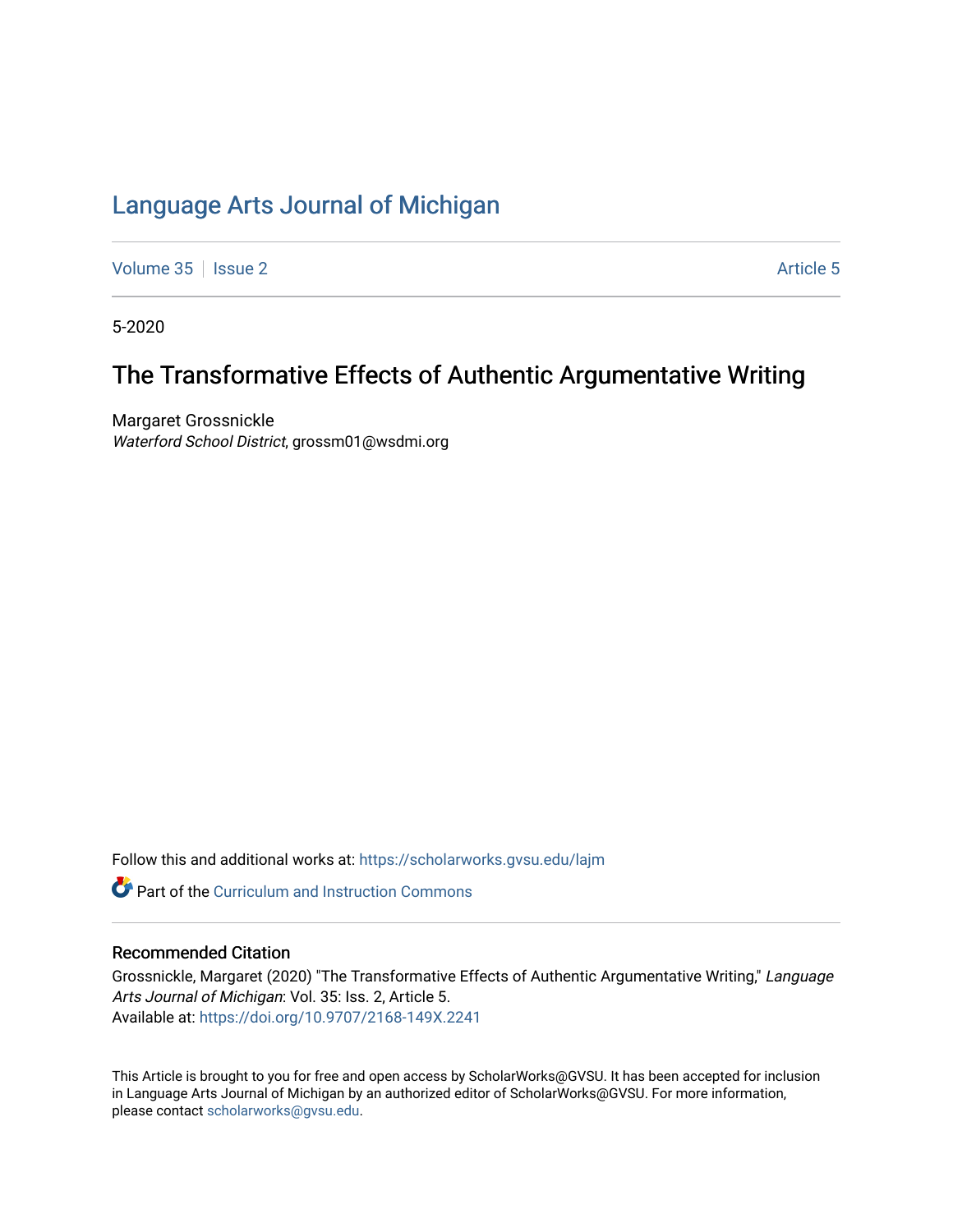# PRACTICE

# The Transformative Effects of Authentic Argumentative Writing

MEG GROSSNICKLE

6 0, can I write back?"<br>Before me stood<br>slightly irritated, and<br>hand was the superir<br>to her letter on later<br>school. Jessica was not known for finishi<br>vear I had received partially completed w Before me stood a student excited, slightly irritated, and challenged. In her hand was the superintendent's response to her letter on later start times for high school. Jessica was not known for finishing assignments. All year I had received partially completed work, and now here she stood asking if she could do extra work. On her own time. And, she wasn't even asking for a grade. Isn't this the dream of teachers, to see this level of engagement? Naturally, I said yes and off she went, determined to make a change.

Getting to this point of engagement was not easy. What in teaching is? But, now here was the payoff to the hard work both the class and I had engaged in: energized students who were learning important reading, writing, and critical thinking skills that would help them better understand and operate in their world.

Two years prior to this moment, I began looking for ways to change my classroom dynamic. When looking at the curriculum and planning out my year, the argumentative essay loomed large. It called for a traditional persuasive style essay embedded with research. It was long, it was boring, the students didn't enjoy writing the essays, and I didn't enjoy reading them. I am sure many teachers have found themselves in a similar situation and, like me, soothed their frustrations with the thought that at least when they get to college they will know how to write.

But in a world of developing technologies and ideas, with more students seeking paths outside the traditional four year college, how important is the standard argumentative research essay?

This is the question I wrestled with as I opened up my planbook. So, I decided I would try something different with the unit, although by no means a brand new idea in the language arts field. Instead of research papers, students would write a well-researched letter persuading the reader about an issue. I wanted students to pick a topic they were passionate about, select an audience that was in a position to do something, and craft a letter to inspire change. Then we would mail them.

By and large, students liked this initial attempt at an authentic argument. They were still meeting all of the standards outlined in the unit, referring to mentor texts, and working through the revision process, but now they were authentically engaged. They had a real audience that was not just the teacher. There was intrinsic motivation for editing to meet grammar standards. Many of the students received responses to their letter which was an added joy and cause for celebration at the end of this unit. I was inspired by the increased level of engagement and achievement that I had witnesses in my classes.

While debriefing this unit with a colleague, I realized that students are surrounded by real argumentative texts everyday. Why limit this assignment to just letters? Twitter threads, infographics, documentaries, photo essays, TED talks, surround students all the time and all share arguments with an audience.

Practicing authentic writing is becoming an increasingly important skill. While authentic learning may have many connotations, my definition was students writing for a specific purpose, writing to a real audience that could provide feedback, and having opportunities for choice. In considering the expansion of this unit to include multiple genres, I was reassured by research and ever emerging best practices for writing. Knowing that "opening up space for composing alternative kinds of compositions naturally lends itself to a wider range of decision making on the part of the writer" (Coppola, 2020, p. 36), my hope was that this would drive intrinsic motivation and overall participation in the classroom. Research shows that engaging in authentic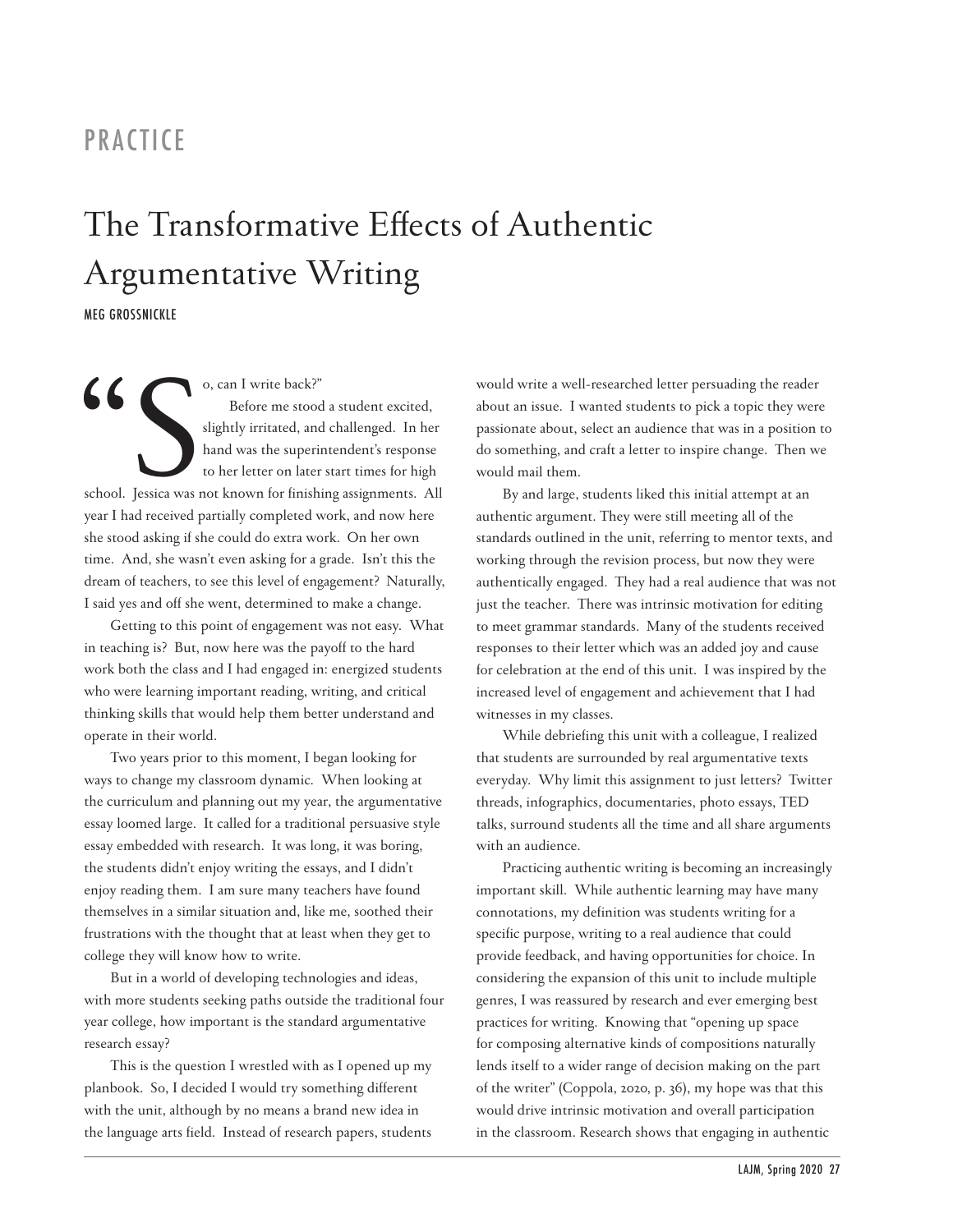experiences will help students develop and own their content mastery. The focus on building skills through authentic texts not only increases engagement, but also has a positive effect on achievement. John Warner (2018) states, "To write is to make choices, word by word, sentence by sentence, paragraph by paragraph. Writers choose what they want to write about, whom they want to write to, and why they're writing" (p. 5). The process of making choices is what helps students build understanding and skills. It was clear to me that students needed to have more control at every stage of the writing process.

When looking specifically at intentional and standardsaligned instruction in disciplinary writing, the Disciplinary Essential Practices states that in the course of teaching different genres of writing, the teacher "provides students practice in writing in different modalities, registers, voices, and rhetorical styles, using different media for different purposes and audiences" (p.7). Looking at authentic argumentative texts, I saw that here was a chance to provide students with just the learning experience that the Disciplinary Essential Practices outlines. Students would be reading, analyzing, and crafting texts through the lens of "how do writers craft their arguments for an audience?" And considering "—it is essential to consider how we might seamlessly blend both traditionally alphabetic forms of composition, which privilege a limited number of students, and alternative forms of composition, which share access with a much wider range of students, into our practice" (Coppola, 2019, p. 17), opening up the types of texts that students would interact with and write allowed for a more inclusive classroom that reflected the world outside of school.

So when the next year rolled around and it was once again argumentative writing time, I expanded my own notion of a text. Why not provide more choice to better engage students and provide all students with an access point to argumentative writing? Want to build a Twitter thread? Go for it. Present a TED talk to your classmates? Yes, please. Create a photo essay and share it on your blog? Let's see what happens.

### Teaching and Facilitating

Embarking on this unit meant that students had to redefine and engage in meaningful discourse centering around research, rhetorical strategies, and crafting for a specific audience. Was this chaotic? Yes, but I would like to call it structured chaos. No two students were doing

exactly the same thing, and I found that the learning could not support a cookie cutter class structure. While students were working independently or in groups much of the time, the class was still brought together through minilessons that took place nearly every day. The mini-lessons often started our class period and covered the standards for the unit. We grounded our learning of essential skills through revisiting short articles we had previously read as a class. As a class, we made an anchor chart listing all of the strategies that we noticed writers used, another was devoted specifically to what types of evidence writers use, and we had one referencing how to evaluate sources. Our anchor charts hung around the room and set the expectations for argumentation regardless of the type of text. The students' charge then became to examine their mentor texts and see how these concepts or skills were applied within the genre they selected. Groups of students were able to create their own anchor charts to refer back to throughout the writing process. In examining thesis statements, for example, some genre groups found that the thesis may not always be at the very beginning of the text. While many TED talks, Twitter threads, and letters featured a thesis toward the beginning of the text, the thesis of an infographic may be in the title, or the thesis for a photo essay may come near the end. All genres used thesis statements, but the placement varied by genre and for effect. When drafting, students had to be even more purposeful with their thesis. Sure, in the traditional essay everyone knew where the thesis would go, but now students had to think about the most effective placement for their thesis.

Much of the class time was available to students for researching, working, and revising. A group of two might be discussing a craft move in a tweet, while another group of four discussed footnotes for an infographic, and an individual student might be doing more research on their topic. Topics, text formats, and strategies differed from student to student, but all students were crafting an authentic argument in the way that best suited their ultimate purpose. Allowing students this level of autonomy did not mean that the class was a free for all, but it did mean that there was more freedom for everyone in the classroom, including me. I was no longer bound by being the single expert on all of writing within the classroom. Students were becoming experts in the genre that they chose; they were constructing knowledge and critical thinking without the safety net of the all-knowing teacher. I put myself in the position of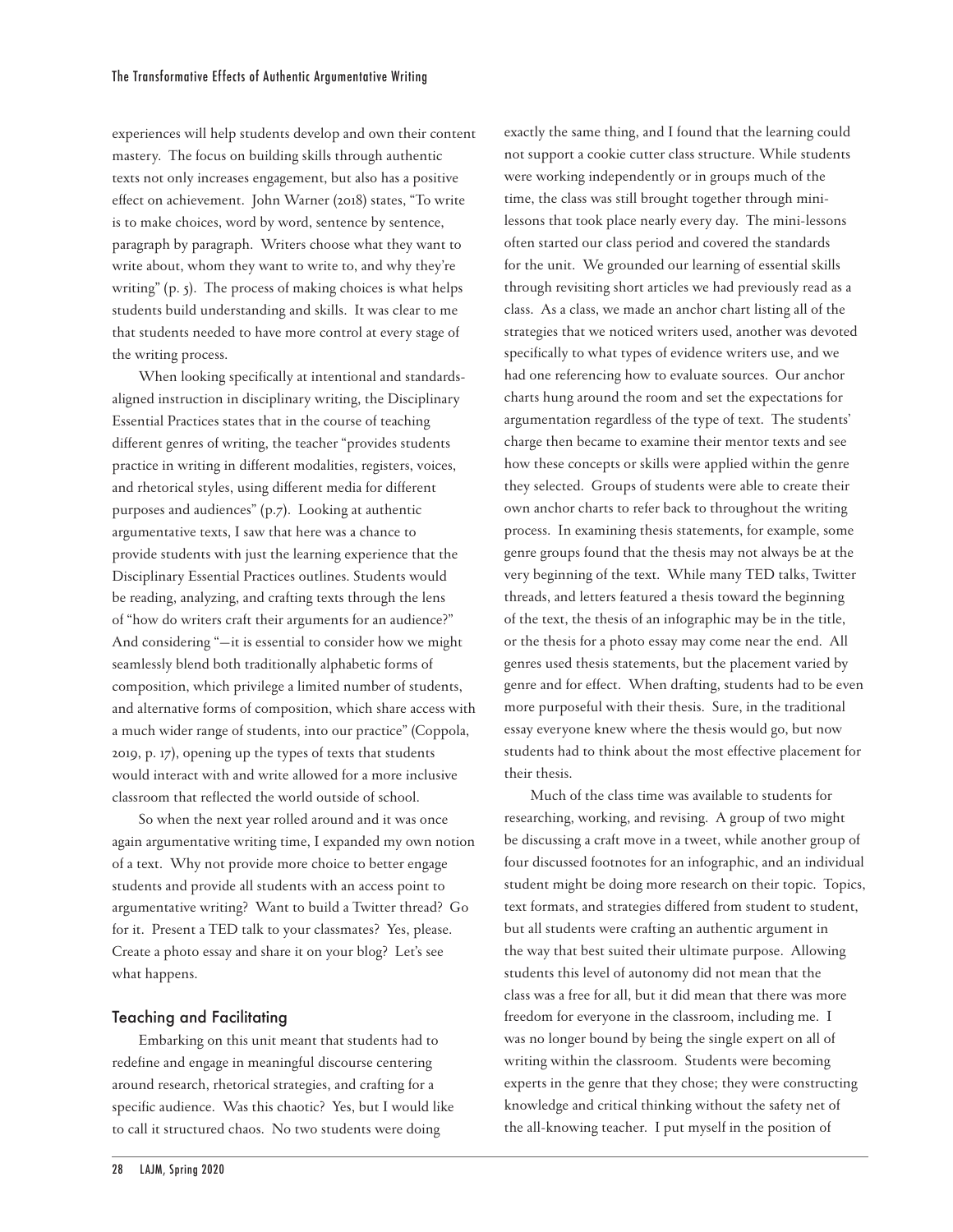facilitator, not disseminator of information. I tried to guide students, through modeling and questioning, to their own understanding of argumentative writing. I was pushing for students to take more ownership of their learning. This focus became the guiding principle for me at every decision point.

I didn't have to be the expert in every genre and topic, rather I needed to be comfortable facilitating analysis. Having a list of go-to metacognitive questions was essential. And, through not being the expert in every genre, I found it easier to ensure that students were truly doing the cognitive work. I couldn't slip into the bad habit of "saving" the student and providing the "correct" answer, because I was learning alongside my students. When students would ask if their mentor text was "good" or ask me to explain the strategies the author was using, I would respond with questions of my own. Having a list of go-to metacognitive questions became essential. My go to questions became:

- What trends do you notice in your mentor texts?
- Which mentor text do you think is most effective? Why?
- Why do you think the author did that?
- How does this support the author's main argument?
- Do you think this is effective? Why or why not?

These types of questions allowed for students to do the critical thinking. Often I was asked my opinion on the quality of mentor texts or student writing, the classic "is this good?" question. With my list of questions, I could invite students to be partners in the conversation. Asking the student what they thought about the text and why they thought that led to moments of real learning. Through metacognitive questions, students were paying closer attention to the quality of evidence, specific word choice, and organization. Using this guided instruction approach, I was not just disseminating information or rules they needed to follow, rather students were constructing their own knowledge. This worked especially well for students like Alicia. Alicia was the type of student who tried hard, but still struggled in reaching mastery. She paid attention and completed work on time, but often felt overwhelmed and needed interventions to feel confident and be successful in her growth. In asking questions and positioning myself as a learner alongside her, I saw Alicia's confidence grow and her mastery of the skills develop quickly. She was building her understanding, not just trying to memorize requirements and rules I shared.

Pushing this further, students next gathered their own mentor texts. This has a powerful impact on the class culture as students came to class excited to share what they had found. It also provided opportunities for rich discussion around the idea of what makes for effective craft moves within a specific genre. Near the beginning of the drafting process, all students brought in one or two examples of what they thought was an effective argument in their genre. These examples became their mentor texts for the unit. Students with the same genre grouped up to examine similarities, annotate craft moves, and ultimately decide which one or two mentor texts were the most effective and why. Through the cultivation of mentor texts, students were engaging in critical thinking, evaluating sources, and building their knowledge of argumentative skills.

At every step of the writing process, I was conferencing with students. Even just quick, two minute check-ins allowed me to ask questions, guide thinking, and push learning. Often even just asking students what they were working on and to explain their thinking led to revelations. In conducting quick conferences, I was able to meet the individual needs of learners and better support those who need extra guidance. These quick conferences helped students stay on track and motivated to complete their work.

I was worried at first that this process and class structure would lead to a total loss of control of the classroom. But through this unit, I fully understood what it meant to be a facilitator within the classroom. I conducted mini lessons, conferenced with individuals or groups, and allowed for students to learn as they needed. When it was work time, some students may have been examining mentor texts, while others were writing independently, and others may have been conferencing with peers. Just as there was flexibility in the argument and genre students were working on, so too was there flexibility in the learning pace. All students had the same ultimate due date, but through embarking in organic revision, some students needed more time at different stages of the learning. Were there students off task? Absolutely. But, shifting into a facilitator role meant I was not confined to the front of the classroom and was able to redirect students much more quickly and subtly than I had been able to before. There were more opportunities for inviting students back into learning and I found that building in structures for accountability reduced off-task behavior. Students tracked their own progress, set goals for completing tasks, and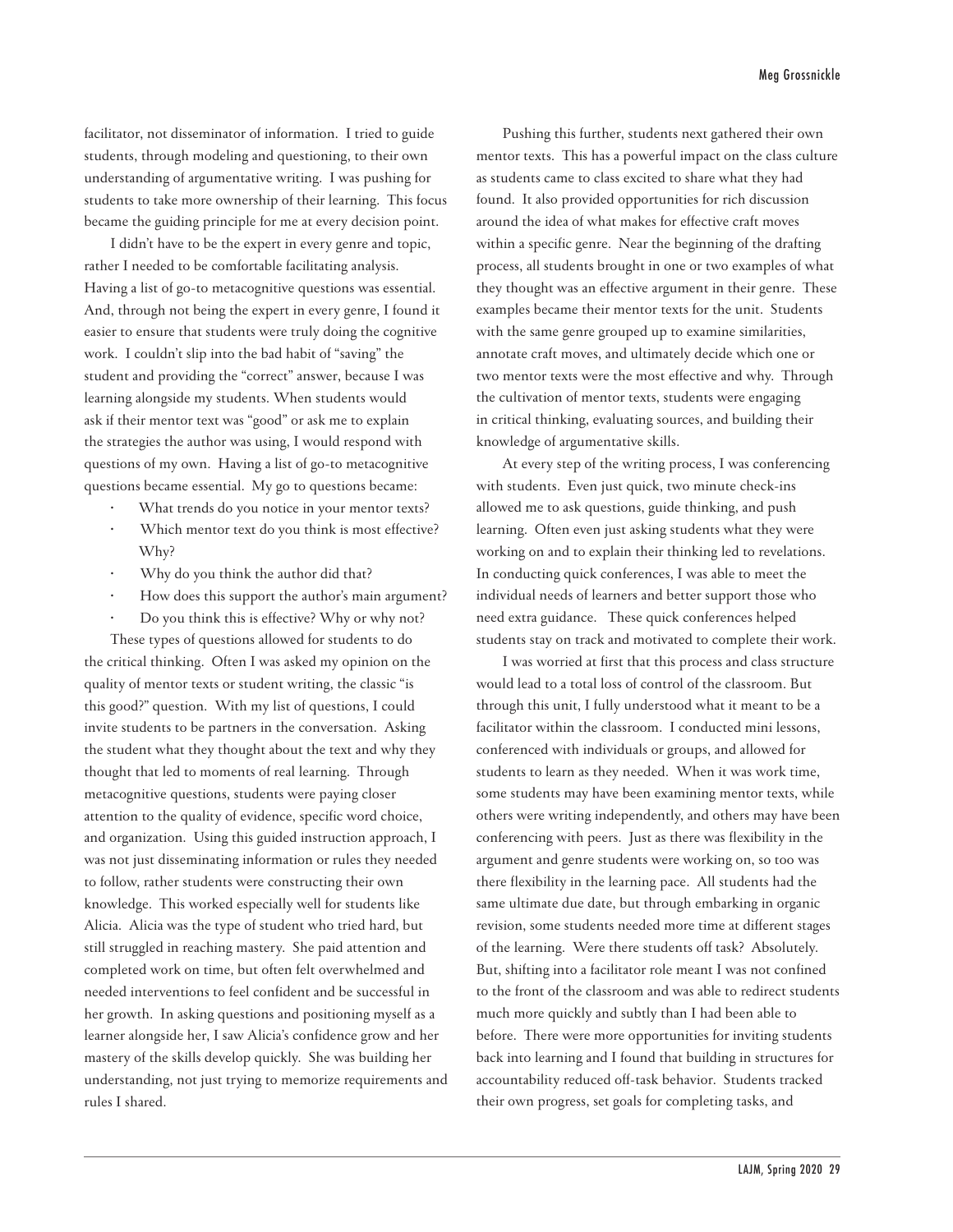reflected on what they had accomplished. Larger than these accountability structures, though, students were actually engaged in this work. The learning was personal to each individual. There were no worksheets or outlines for a five paragraph essay. Students had ownership over nearly every aspect of this process.

Bryant was a student who put in just enough effort to keep his grades up for athletics. Nothing seemed to make him passionate about reading or writing. At the beginning of this process, he struggled to select a topic and wanted to be told what to write about and how to write it. This was a student who was used to checklists and templates for writing. He had grown complacent and just wanted a formula to follow so he could check off the assignment as done. Now, however, he had to make decisions and take control of his learning. This did not come easy. It took a lot of conferencing to get his argument started. Even selecting a topic involved him to step outside of his comfort zone and share his own thoughts on an issue. However, once he decided to write about NCAA athletes and whether or not they should be paid, Bryant became increasingly engaged with the class and his writing. He put in more effort through the revision of his twelve tweets than I had seen him do all year. He was continually analyzing individual word choice, evaluating the quality of his sources, and asking for feedback from peers. He became invested in the outcome of his project and as a result learned far more than he would have from following the standard script for teaching argument.

#### Management

So what did this all look like? I certainly borrowed from the ideas of project based learning. When describing a project based classroom Enloe and Newell (2005) state that the class has, "A structure of daily practice that includes a process leading the student from brainstorming to collecting resources to embedding standards to developing products to being assessed" (p. 34). This was the model I kept in mind as I crafted the scope and sequence of the unit. At the beginning of the unit, students selected topics that they were interested in and conducted research on the issue to help them decide what their argument would be. Topics ranged from issues specific to our school like school start time or hat policies to global concerns like climate change or the cost of college. Students created research logs, and throughout this process, we talked about what makes for credible research, how to cite sources, the definitions of plagiarism, etc. After

gathering initial research, students developed their argument, defined their thesis, and set their purpose for writing. This information was captured on a contract that students turned in. This held all students accountable and provided an opportunity for feedback.

The next step was for students to choose the audience for their argument. This ranged from senators to editors of newspapers to local school administrators and the ever popular general public audience. The charge to students was to think of who is in a position to do something about the issue that they selected. Many students found that when selecting a specific audience, they had to go back to tweak their argument and thesis. Students were initiating revisions and organically realizing the necessity behind the revision process. Already, writing for an authentic audience was driving students' learning; the stakes were higher than a traditional essay and students wanted to come across as thoughtful, educated, and impassioned.

After selecting an audience, students had to decide what was a good medium for reaching their audience. Students had to match their type of text with their purpose and the scope of their audience and provide a rationale for why that text made sense with their topic and audience. Students were not just going to complete a TED talk because they thought it was easy. To help model this, the class looked at different types of texts written for different audiences. Real life examples were everywhere. Lin-Manuel Miranda was passionate about efforts to provide aid to Puerto Rico and had written a rap, composed a New York Time Op-Ed, and engaged in Twitter discussions surrounding the subject. Here was a great, real life example of how an argument and audience can drive the platform and style that the writer uses. With each example we would examine the type of audience, what the argument was, and consider why this specific platform was selected. Students were building an understanding of not just what to communicate, but how to communicate.

Students crafted their arguments in their notebook, not officially publishing their texts until the end of the unit. Students would write out the arguments they wanted to include, and then decide how best to group ideas. Pages in their notebooks became filled with sketches of infographics, rough drafts of tweets, and the hashtags they would include. Some students brought in their own technology to draft and revise on. While there was flexibility throughout the unit in pacing for individual students, all had the same final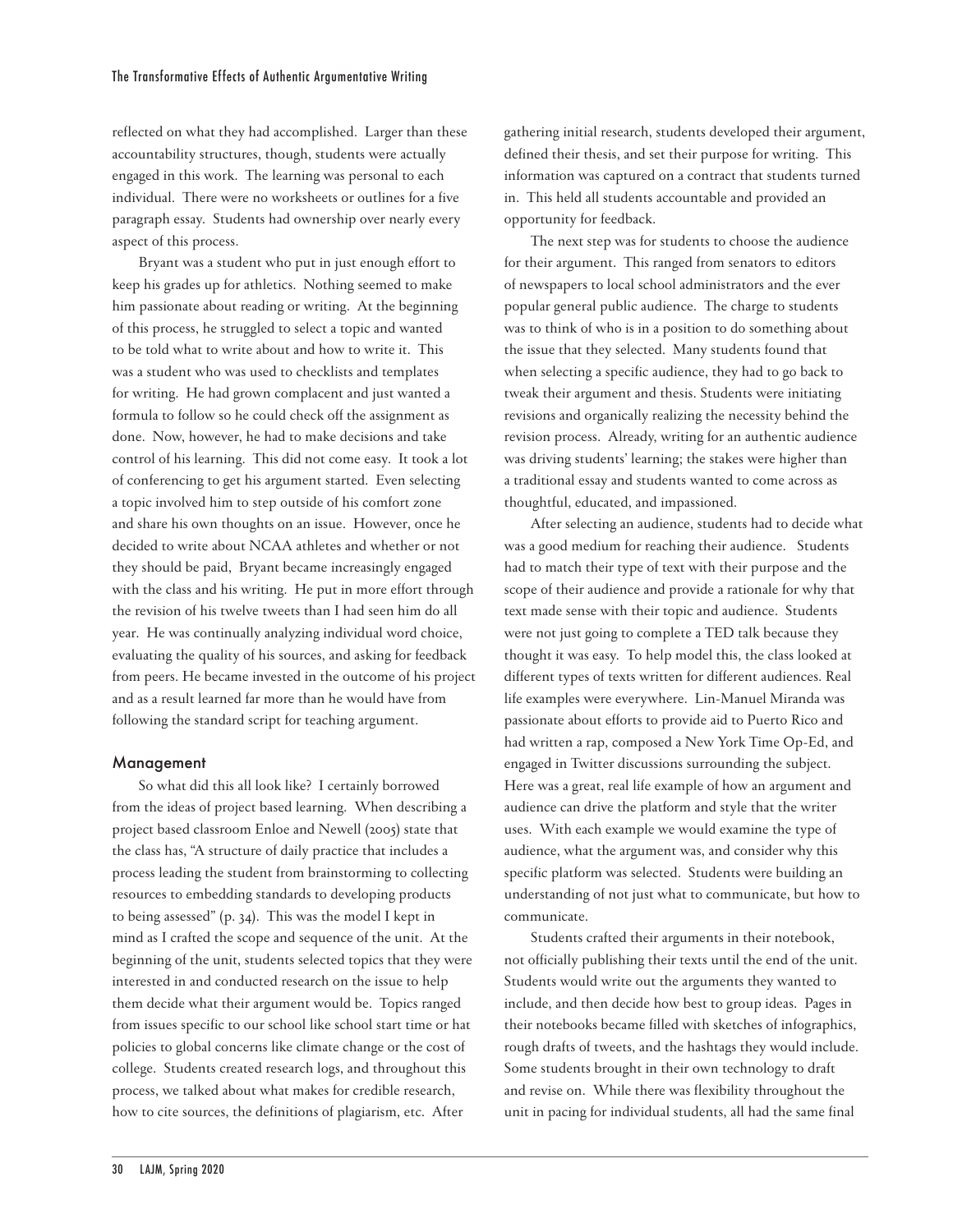due date and were prepared to send their argument out to their audience. By the time the due date came, students had discussed their text, received feedback, and engaged in revision multiple times. Working with their peers throughout the revision process was essential and organically came about. Students talked with those who were writing similar genres, but also those who were not; because students were putting their final drafts out to an audience beyond the teacher, it became even more important to make sure that arguments were clear and strong to all readers. When students were ready to revise, they had a notebook and classroom full of resources at their disposal. The classroom buzzed with conversations that were academic and genuine.

#### Grading and Assessment

Naturally, an initial fear was about grading this wide array of student work. How can you grade a series of tweets next to a TED talk? The focus for grading had to be on the skills, not a list of requirements or boxes to check off. Our district had created a single point argumentative rubric for the traditional essay. Was it possible that this rubric could be used for the authentic texts my students were completing? Absolutely. And I used the same rubric for all students. Through focusing on the skills, not length requirements or having a certain number of quotes, students were more focused on the actual learning and not just jumping through a series of hoops. After completing their projects, students self assessed where they felt they were on the rubric and included their rationale. This led to more clarity for me in my role as assessor.

The rubric was a constant component of this unit. Early on, after looking at some sample texts and explaining the assignment, I asked my students how they thought their authentic texts should be graded. The requirements they identified looked almost exactly like the skill-based, onepoint rubric that had already been developed by our school district. This told me students understood the purpose of the task they were engaging in and were themselves able to recognize the essential argumentative skills that unified all of their writing genres. The rubric was referred to throughout the writing process. It was not intended to be just an end of unit assessment piece, rather it was a tool to help guide students as they crafted and revised their arguments.

In the back of my mind was also a concern over standardized testing as it related to the unit. Eventually students would be assessed through a standardized test,

would this learning translate? It was important for me to realize that standardized testing is just one genre. The standards for this unit came from Common Core, and whether students demonstrated their understanding through answering a multiple choice question, writing a timed essay, or crafting a TED Talk, the standards remained the same. What was important was that students fully understood the essential learnings encompassed in the standards. Rather than teaching to the test, I wanted students to see themselves as successful writers who could master any genre. Talking about standardized testing as one genre opened up students to see that skills will translate across different mediums; at its core, the learned skills are the same.

Take for example, grading the effectiveness and citation of evidence. All students included evidence from their research, it just looked different and was cited according to the rules of their genre. Throughout the writing process, students had their own mentor texts and anchor charts to refer back to. Students doing infographics learned about quoting research and using footnotes, those doing Ted Talks learned to cite sources within their speech, and students crafting tweets embedded articles and retweeted others. While each student may have turned in something that looked different, all students learned how to support a position with evidence and cite the source. I had to change my mindset to focus on the skill and not just look for what my preconception of evidence was. This mindset shift helped me better understand the standards students needed to meet. I realized that when teaching the traditional argumentative essay, I was limiting students to my narrow view of what was allowable as evidence. I had to broaden the notions of evidence to better fit in a 21st century world of expanding literacies.

An unexpected benefit for me was how easy it became to grade the final texts. Since I had been conferencing with students and observing their discussions, I was already familiar with their topics, arguments, craft moves, and genres. For many of the texts this was the fifth or sixth time I was reading it. I was assessing the degree to which students showed proficiency, but I didn't need to be the expert in every genre because I had already talked through many of the decisions that students made and had been learning alongside them.

#### Authentic Audiences

A critical piece of this assignment was that I was not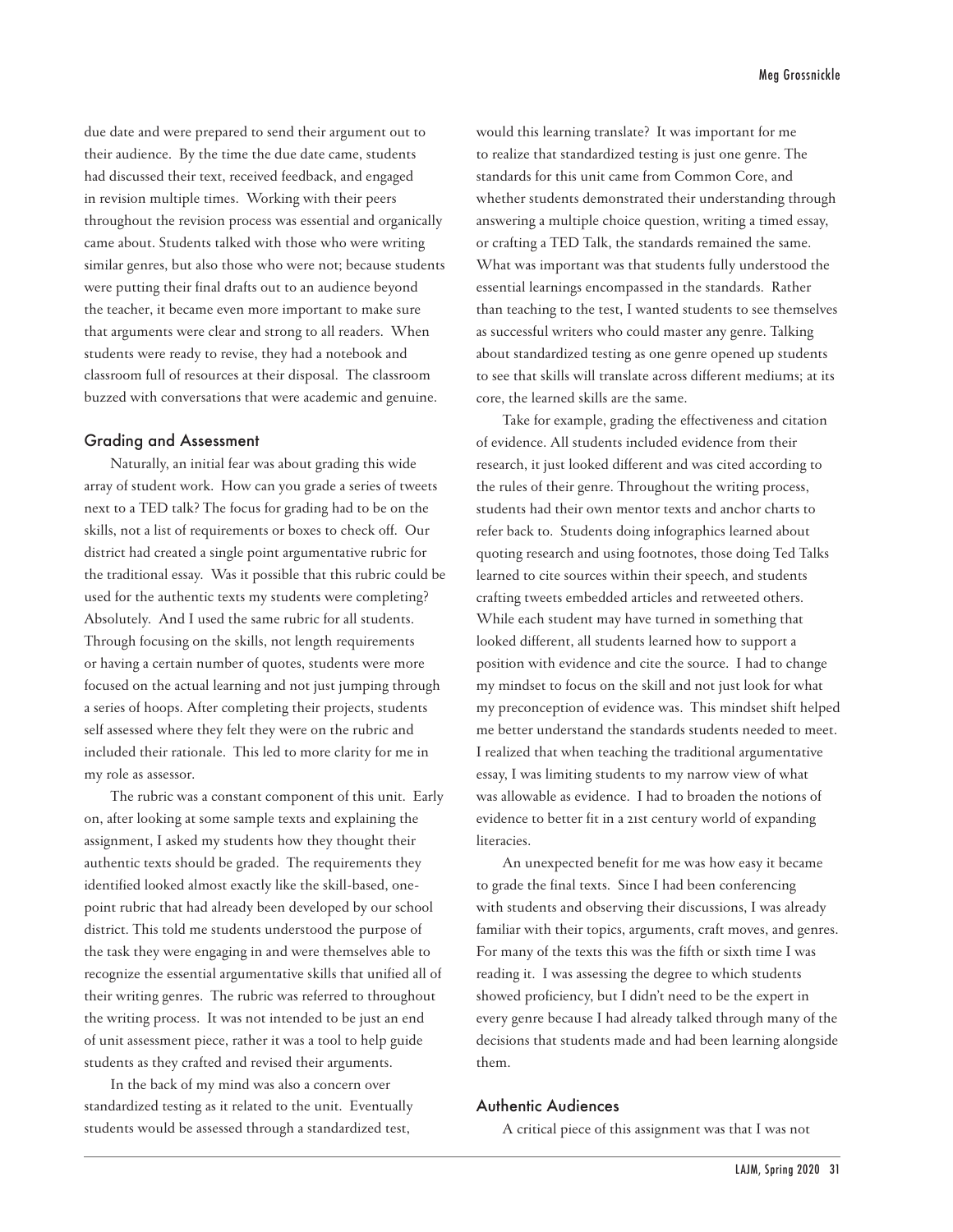the only audience. While grades were important to many students, even more important was the reaction and response that they wanted and received from their audiences. One audience became their classmates. Throughout this process, students were sharing what they were working on and asking for feedback from their peers. To showcase all of the hard work, students displayed their texts in class for their peers to read and review through a gallery walk. While their peers became an audience, the true driving force behind much of the motivation for students was that students had to put their writing out into the world for their specific audience. Tweets were published for the public; letters were mailed to superintendents, congressmen, and senators; infographics were posted on Instagram, posters in the hallway, and printed on flyers that went to specific classes; TED Talks were given in class. Many students got timely if not immediate feedback from their audience. Seeing likes and comments on their posts had a dramatically positive impact on the class culture. Some students were embarrassed or nervous about putting their ideas out there, but overwhelmingly they found support and an audience that appreciated their work and efforts. What became imperative was that it was no longer just the teacher providing feedback. There was an increased sense of intrinsic motivation because of the real audience. Students came into class over the next several weeks excited to share who else had responded to their letter, watched their video on Youtube, or retweeted their argument.

I also learned very quickly who were the senators, congressmen, and public figures that would respond to every letter. Getting feedback had had such a positive effect that this became an invaluable piece of information when I taught this unit in the future. If a student wanted to write to a senator, I could steer them towards a senator I knew would provide a response. I kept a list of those people and offices that would respond and added to it every time this unit came around. The responses may seem like a small thing, but through getting responses my students felt heard, they felt that their voice mattered, and they felt that they could make a difference. As one student stated in their reflection, "I really liked the opportunity to actually write to her (Senator Stabenow) and have a small chance that she could do something in the real world, which is something I never got to do in other LA classes."

## Reflection

The final products were better than what I had hoped

for. Students didn't just throw something together last minute to earn a passing grade; they had been invested and this showed through in the skills they demonstrated. This was an extremely powerful experience for my students like Jessica who wrote to the superintendent. She was more engaged, she showed growth in standards and skills, and she became confident with her writing. It was not just students like Jessica that saw big gains. Positive effects were also seen in traditionally high achieving students like Sarah. Sarah was taking accelerated language arts classes, scored above average on all standardized tests, and could write a traditional essay within one class period and earn an A. I knew this unit had the potential to be powerful, but it wasn't until I saw Sarah's work that I fully appreciated the positive effects. Sarah chose to complete an infographic on the rising cost of colleges and universities. She compiled the research, crafted a thesis, and selected an audience. But now, by making an infographic Sarah didn't just have to take into consideration the structure of an argument, she had to decide which pieces of research were most important to include in this more limited format. The infographic would not have been effective if she had overloaded it with information, so evaluating the strength of the evidence and how important it was to her claim became a main focus. Sarah had to consider not just which evidence to include, but also how big would that evidence be in relation to the other detail on the infographic, which colors would best support her position, what images would convey the point she was trying to make. In posting this infographic to Instagram, Sarah had a limited amount of space to write a caption that would sum up her main argument. Word choice, transitions, sequencing, and sentence structure were suddenly even more important than they had been in the traditional essay. Through limiting the length by so much, Sarah was doing more cognitive work. This advanced student had been challenged and pushed to do more critical thinking.

Bringing authentic writing into my classroom has become a transformative experience. Through allowing for individuality and diversity in the writing process, text genres, and structure of the classroom, students took ownership over their learning and produced something that was uniquely theirs. Did some students get more out of it than others? Of course. But I am extremely confident that breaking away from the standard format of the traditional essay and moving to authentic writing pushed every student to a higher level of achievement and engagement. Just as I wanted students to be authentic, this process and unit came about authentically